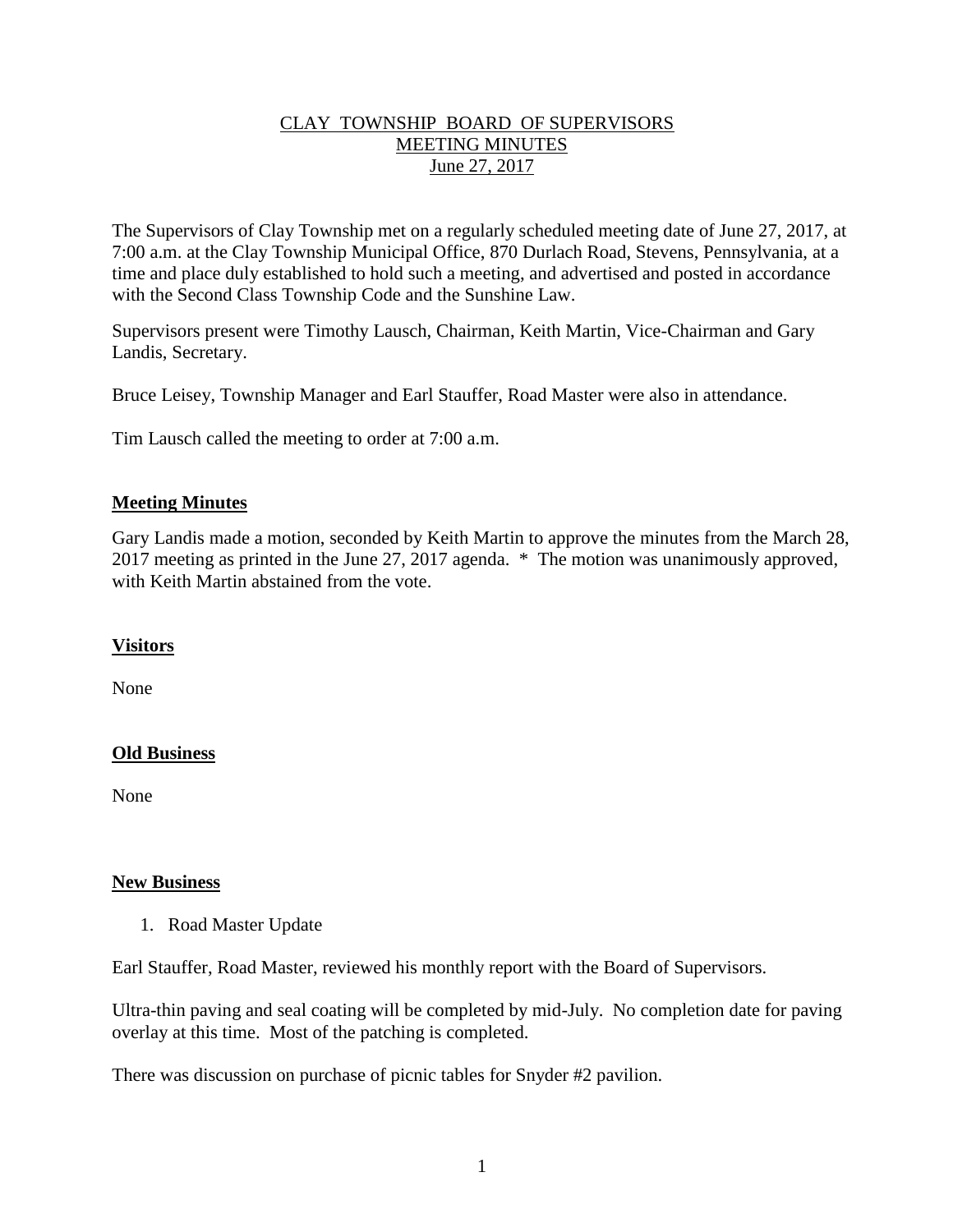Keith Martin made a motion, seconded by Gary Landis to authorize the purchase of 12 8' wooden picnic tables from Kings Tables in Honeybrook at a cost of \$165 each for a total of \$1,980.00. \* The motion was unanimously approved.

# 2. MS4 Update

Bruce Leisey, Township Manager, reviewed the requirements to land fill cinders collected from sweeping the roads, pumping and disposal of vehicle washing tank in Maintenance building and installation of an impervious concrete fueling pad.

It was decided to continue to stock pile cinders, use a third-party hauler to dispose of wash water waste and investigate options for installing a covered fueling pad.

3. Approve ECHO Housing Agreement – 400 Mountain Top Drive

After review, Keith Martin made a motion, seconded by Gary Landis to approve the ECHO Housing Agreement for Timothy & Donna Witmer, 400 Mountain Top Drive to construct second living quarters for parents attached to the existing single family dwelling. The addition will not have a kitchen and will not be considered a second dwelling unit for sewage purposes.  $*$  The motion was unanimously approved.

# **Engineer's Report**

1. Approve Stormwater Management Agreement – 824 Hopeland Road

After review, Gary Landis made a motion, seconded by Keith Martin to approve the Stormwater Management Agreement for Beiler Properties, 824 Hopeland Road for construction of a new home on the property. \* The motion was unanimously approved.

2. Time Extension – G&N Holdings

After review, Keith Martin made a motion, seconded by Gary Landis to approve the request for a 90-day time extension to take action on the Final Land Development Plan for G&N Holdings. New execution date is October 1, 2017. \* The motion was unanimously approved.

# **\*\* Keith Martin excused himself from the meeting due to an conflict arising from his employment with the Developer for Countryside Enterprises \*\***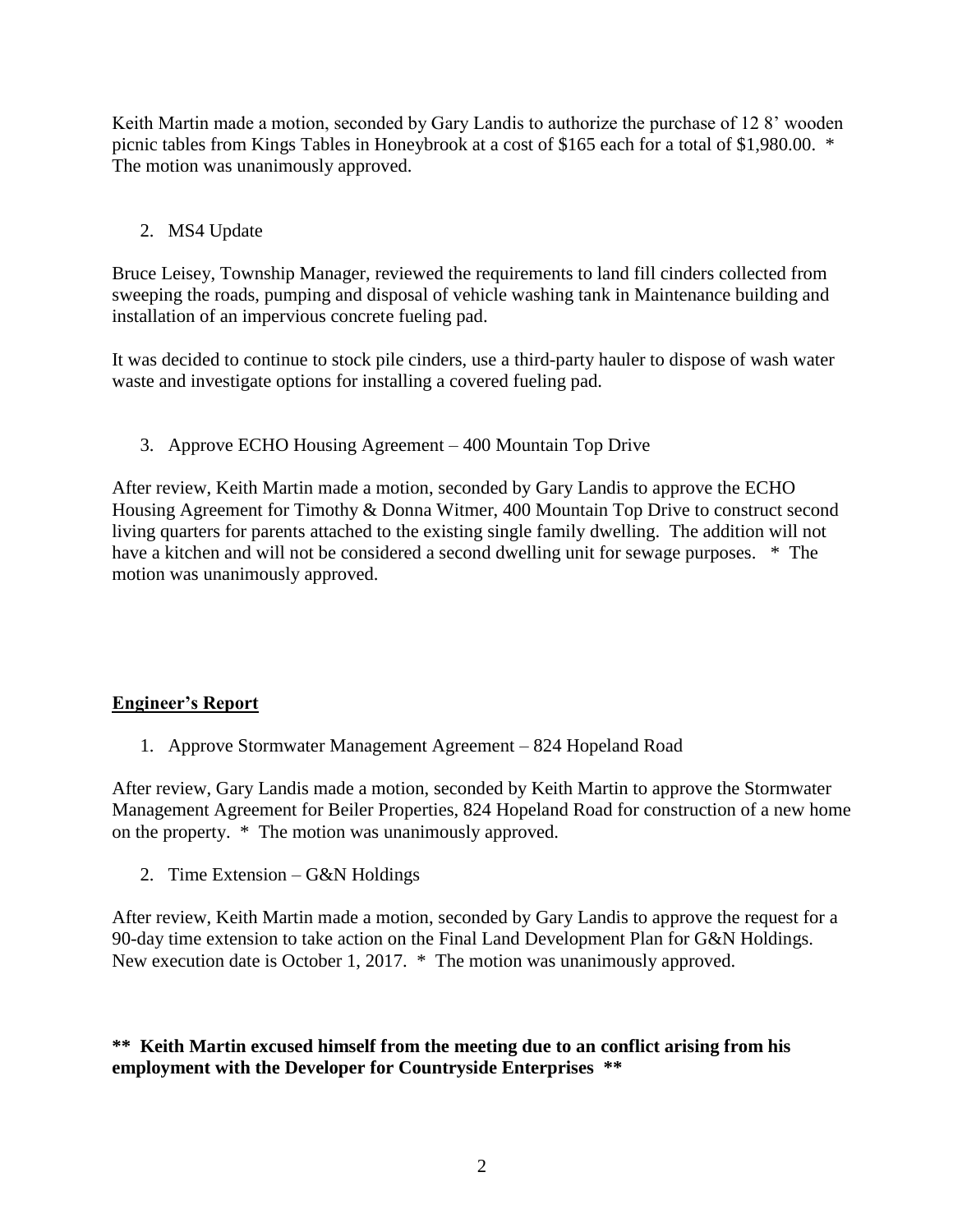3. Countryside Enterprises – Subdivision Plan

Tom Matteson, Diehm & Sons, Bob Sisko, Developer Attorney, and Marlin Sensenig, Developer, met with the Board of Supervisors to discuss waivers of Section 602.E, 602.K.3, 602.k and 603.0.

Gary Landis made a motion, seconded by Tim Laush to approve the following waivers/modifications per the Hanover Engineering letter dated 4/20/17. \* The motion was unanimously approved.

## Section 303 – Preliminary Plan Application

The Applicant is requesting a waiver of the requirement to process a Preliminary and Final Subdivision Plan separately for all subdivision plans proposing four (4) or more lots, this Plan proposes seven (7). The justification provided is that the only improvements proposed on the Plan are the street extension and the stormwater facilities. The Owner, Marlin Sensenig, now has tenants for four (4) of these lots and all of the tenants wish to move ahead with planning for construction in the Spring/Summer of 2017. The applicant believes that the Plan meets the requirements for both Preliminary and Final Plans and that only one (1) review by the Township will be sufficient to ensure compliance with the Township's requirements.

## Section 402.A.1 – Plan scale shall be  $1'' = 10'$ ,  $20'$ ,  $30'$ ,  $40'$  or  $50'$

The Applicant is requesting a modification of the requirement for all plan sheets to be drawn at a scale of  $1'' = 10'$ ,  $20'$ ,  $30'$ ,  $40'$  or  $50'$ . The applicant notes that Sheet 2 has been drawn at a scale of  $1" = 120'$ , the justification provided for this is that in order to show the entire property, and the required additional 200' beyond the property limits, it was necessary to keep it on one (1) sheet. The applicant also notes that Sheets 9-11 have been drawn at a scale of  $1'' = 8$ -', to permit the entire area of interest to be shown on one (1) plan sheets. The remaining sheets of the plan are drawn at a scale of  $1'' = 50'$ . The applicant notes that all plan sheets are legible in every detail.

#### Section  $602.K - 60'$  right-of-way and 38' cartway for all streets

The Applicant is requesting a modification of the requirement to provide a 60' right-of-way and a 38' cartway for all streets. The applicant proposes a 28' wide cartway and a 50' right-of-way for Enterprise Road. The justification provided is that Enterprise Road will eventually be connected with the future extension of Sharp Avenue, which was constructed with a 28' cartway and a 50' right-of-way. The applicant notes that there are no residences along the proposed street and that parking will be prohibited along the street since each industrial use will be required to provide sufficient off-street parking. The applicant also notes, the additional width of the cartway, if required would add additional pavement to be maintained by the Township. Additionally, the applicant notes that the arrangement was discussed with and approved by the Township when the Tents for Rent building was approved. (\*\* Note: The Township has not agreed to take dedication of the street and it is likely the additional payment reference would be the responsibility of the land owner and not the Township. Regardless the Board of Supervisors felt the waiver was justified for the other reasons mentioned.)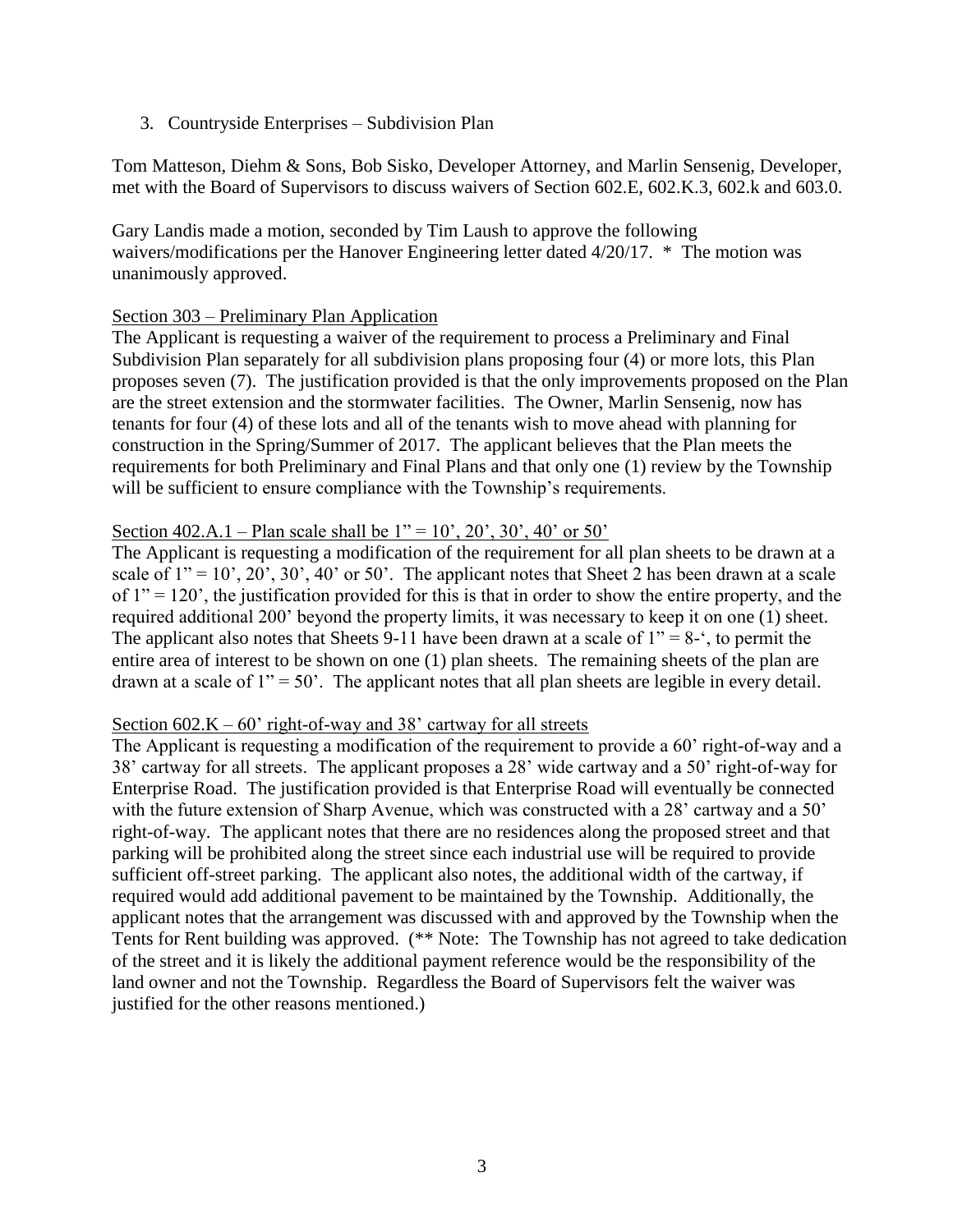Section 604.D.4 – Reverse frontage lots are only permitted when a reduction of driveway intersections along a street with a high volume of vehicular movements is desired. The Applicant is requesting a waiver of the requirement stating that reverse frontage lots are only permitted when a reduction of driveway intersections along a street with a high volume of vehicular movements in desired. The justification provided is that Lots 1 and 2 are provided with frontage on both the proposed street and Henry Appel Drive. Henry Appel Drive is a private street, which serves as access to Paul B Zimmerman and the dwellings on Lot 3. The applicant notes that Lot 1 has a connection to Henry Appel Drive as an emergency access, Lot 2 will likewise have an emergency only access to the private street. The applicant states that it is not feasible to subdivide the farm for industrial lots in accordance with its zoning classification without creating a new street through the property, which will create reverse frontage lots adjacent to Henry Appel Drive.

## Stormwater Management Ordinance

# Section 11-503.4 – Plan scale shall be  $1" - 50"$  or larger

The Applicant is requesting a modification of the requirement for all plan sheets to be drawn at a scale of  $1'' = 10'$ ,  $20'$ ,  $30'$ ,  $40'$  or  $50'$ . The applicant notes that Sheet 2 has been drawn at a scale of  $1" = 120"$ , the justification provided for this is that in order to show the entire property, and the required additional 200' beyond the property limits, it was necessary to keep it on one (1) sheet. The applicant also notes that sheets 9-11 have been drawn at a scale of  $1" - 8$ -', the justification provided is to permit the entire area of interest to be shown on one (1) plan sheets. The remaining sheets of the plan are drawn at a scale of  $1'' = 50'$ . The applicant notes that all plan sheets are legible in every detail.

Gary Landis made a motion, seconded by Tim Lausch to approve the following deferral request until Lot #7 is developed. \* The motion was unanimously approved.

#### Section 602.E and Section 602.K.3 – Improvement of existing streets

The Applicant is requesting a deferral of the requirement to complete improvements for the frontage between the intersection at Enterprise Road and the southern end of the frontage. The justification provided is that the Owner is improving the portion of Wood Corner Road between the northern end of the frontage and the intersection at Enterprise Road to install a right turn lane as recommended in the Traffic Impact Study.

Gary Landis made a motion, seconded by Tim Laush to defer the following waivers and deferral requests until each future individual lot is developed. \* The motion was unanimously approved.

## Section 602.V.12 – Sidewalks shall be provided along the property frontage and within the development

The Applicant has requested a deferral of the requirement to install sidewalks along all adjacent streets. The justification provided is that the surrounding area has no sidewalks within 1,000' of the site. The applicant notes that the existing Tents for Rent business and other future industrial business will not generate much, if any, pedestrian traffic. The applicant requests a deferral of the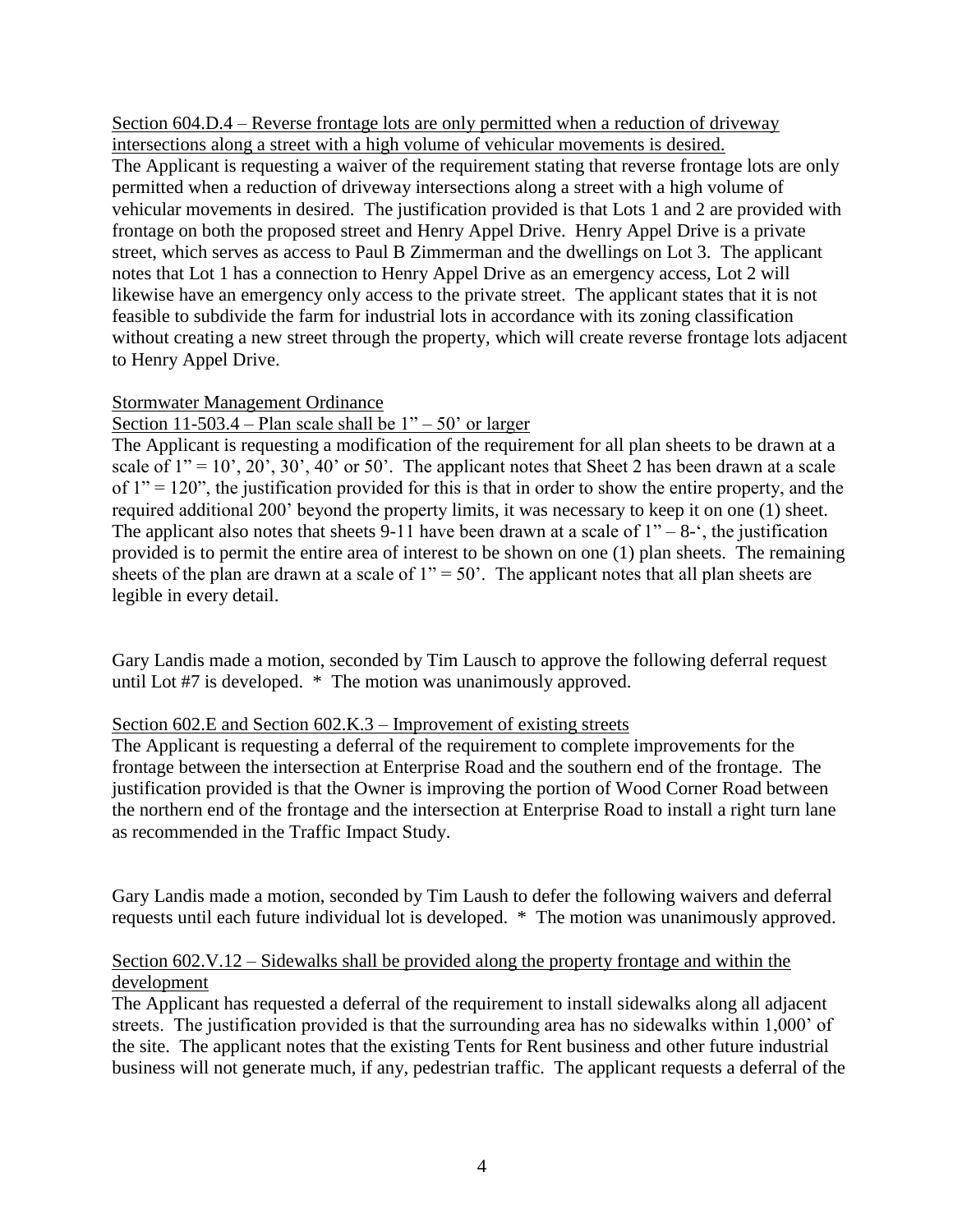requirement for sidewalks until such time as the Township deems necessary. The applicant notes that Note 26 has been provided on the cover sheet to make this requirement clear.

## Section 603.B – Sidewalks required along all adjacent street

The Applicant has requested a deferral of the requirement to install sidewalks along all adjacent streets. The justification provided is that the surrounding area has no sidewalks within 1,000' of the site. The applicant notes that the existing Tents for Rent business and other future industrial business will not generate much, if any, pedestrian traffic. The applicant requests a deferral of the requirement for sidewalk until such time as the Township deems necessary. The applicant notes that Note 26 has been provided on the cover sheet to make this requirement clear.

Section 603.C.1 – Curbs shall be provided along all new streets and improved existing streets The Applicant has requested a deferral of the requirement to install curbing along all new streets and improved existing streets. The justification provided is that each lot owner shall provide curbing across their frontage when they develop so that the curb can be coordinated with each lot's proposed entrance location. The applicant has also requested deferral of the curb along Wood Corner Road, south of Enterprise Road, noting that the curb shall be constructed anytime the Township deems it necessary. The applicant notes that Note 30 has been provided on the cover sheet to make this requirement clear.

#### Section 609.A – Buffer planting shall be provided along rear of reverse frontage lots

The Applicant is requesting a waiver of the requirement to provide buffer planting along rear of reverse frontage lots. The applicant notes that the presence of Henry Appel Drive makes Lots 1 and 2 reverse frontage lots. The justification provided is that Henry Appel Drive is a private street serving other commercial uses, it is not a collector or arterial roadway. The presence of the development on Lots 1 and 2 would be expected in such a location. It is noted that an existing access drive from Tents for Rent exists onto Henry Appel Drive and another future access connection from Lot 2 is likely.

## Section 609.F.2.a – A 30-foot side landscaping screen shall be provided around the perimeter of the site.

The Applicant is requesting a waiver of the requirement to provide a 30' wide landscaping screen around the perimeter of the site. The applicant notes that the site has a large perimeter boundary that would make a landscape screen cost prohibitive considering other site improvements, both on and off site that the developer is already making. The applicant feels that the planting of a screen could interfere with the future construction activities on the lots. The applicant states that along the agricultural areas of the property it is not recommended to plant trees within close proximity to actively cultivated lands.

No decision was made on the following modification/waiver requests. The Board of Supervisors asked the developer to provide additional information including: 1) A list of anticipated waivers for lots with an identifiable developer. 2) A sketch plan of the configuration of the lots; a more detailed explanation as to how the entire subdivision will be developed and specifically to show that configuration of lots is necessary and is a minimum modification needed and that lots are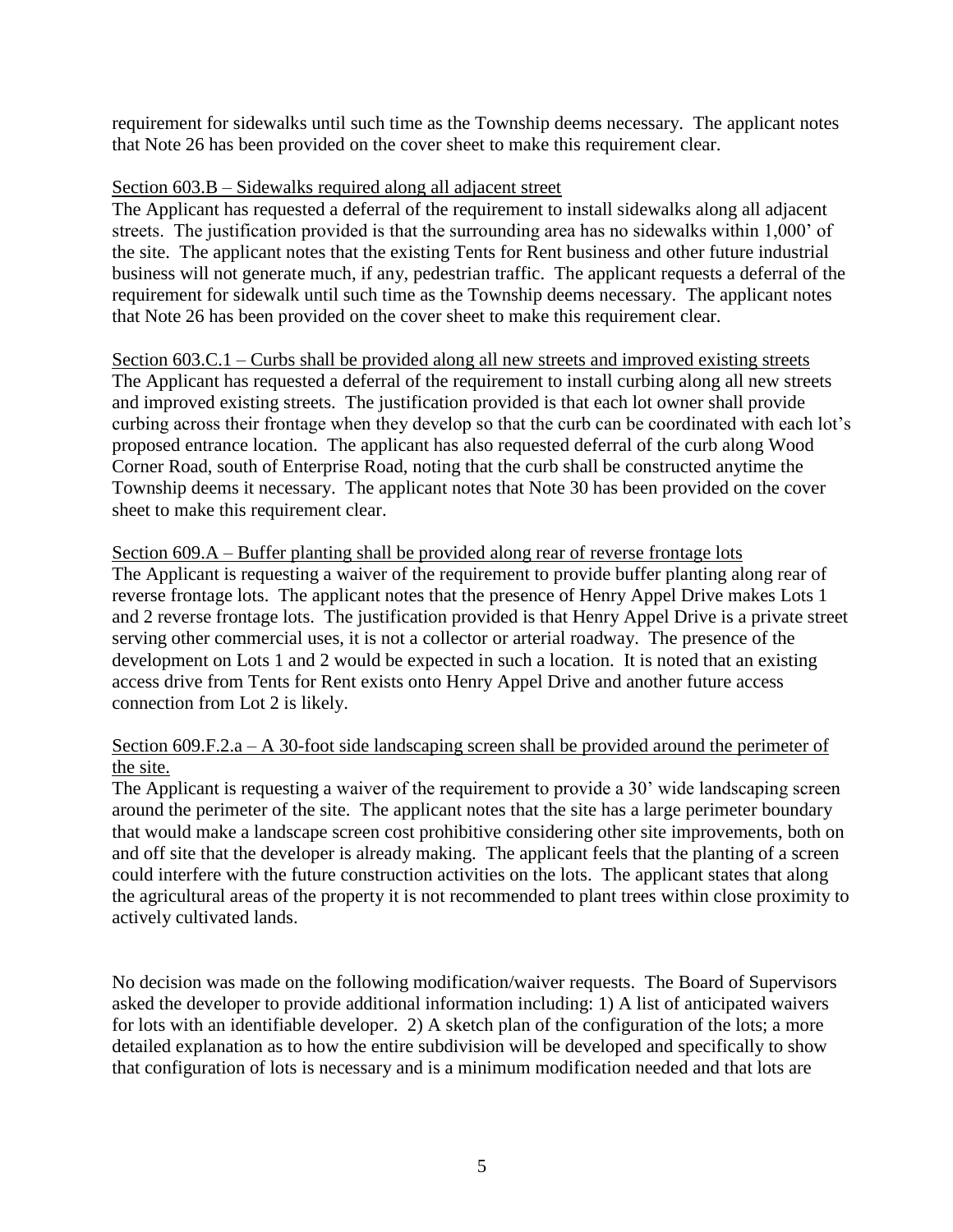acceptable as proposed and won't create a need for additional waivers when lots submit land development plans which may negatively impact Township residents and visitors.

#### Section 602.0 – Maximum length of a permanent cul-de-sac shall be 600'

The Applicant is requesting a modification of the requirement for the maximum length of a permanent cul-de-sac to be 600', the applicant proposes a permanent cul-de-sac with a length of 1,439'. The justification provided is that the 36 acres to the rear of the farm is intended to remain as a farm, leaving the front area of the property to be developed for the industrial lots. The applicant notes that there is not sufficient width on the property to provide a loop street or any similar arrangement. Also noted, Henry Appel Drive provides for secondary access into the proposed development.

Section 604.D.3 – Lot shall not be less than one (1) nor more than three (3) times their width The Applicant is requesting a waiver of the requirement for lots to not be less than one (1), nor more than three (3) times their width. The applicant notes that the issues with several of the lots are mainly caused by the location of the existing Enterprise Road. The applicant notes that Enterprise Road must be fixed at the center of the site's frontage on Wood Corner Road, and that the access drive installed for Tents for Rent is being converted to Enterprise Road. The applicant notes that Lots 2 and 6 are both less than one (1) times their width, the justification provided is that the width of the proposed lots is due to the width of the development site. The applicant also notes that Lots 4 and 5 are both more than three (3) times their width, the justification noted is that this is due to the location of the street and that the property's south perimeter juts out to a longer distance away from the street. The applicant also notes that Lot 3 is also more than three (3) times its width, the justification provided is that it is limited by the presence of the cul-de-sac bulb. The applicant feels as if all lots will work well for their intended purpose, as the Owner, Marlin Sensenig, already has buyers lined up for these lots.

# **Bill To Be Paid**

Gary Landis made a motion, seconded by Tim Lausch to approve General Fund bills in the amount of \$3,874.00. \* The motion was unanimously approved.

# **Adjournment**

Gary Landis made a motion, seconded by Tim Lausch, to adjourn the meeting at 10:05 a.m. \*The motion was approved unanimously.

Clay Township Board of Supervisors